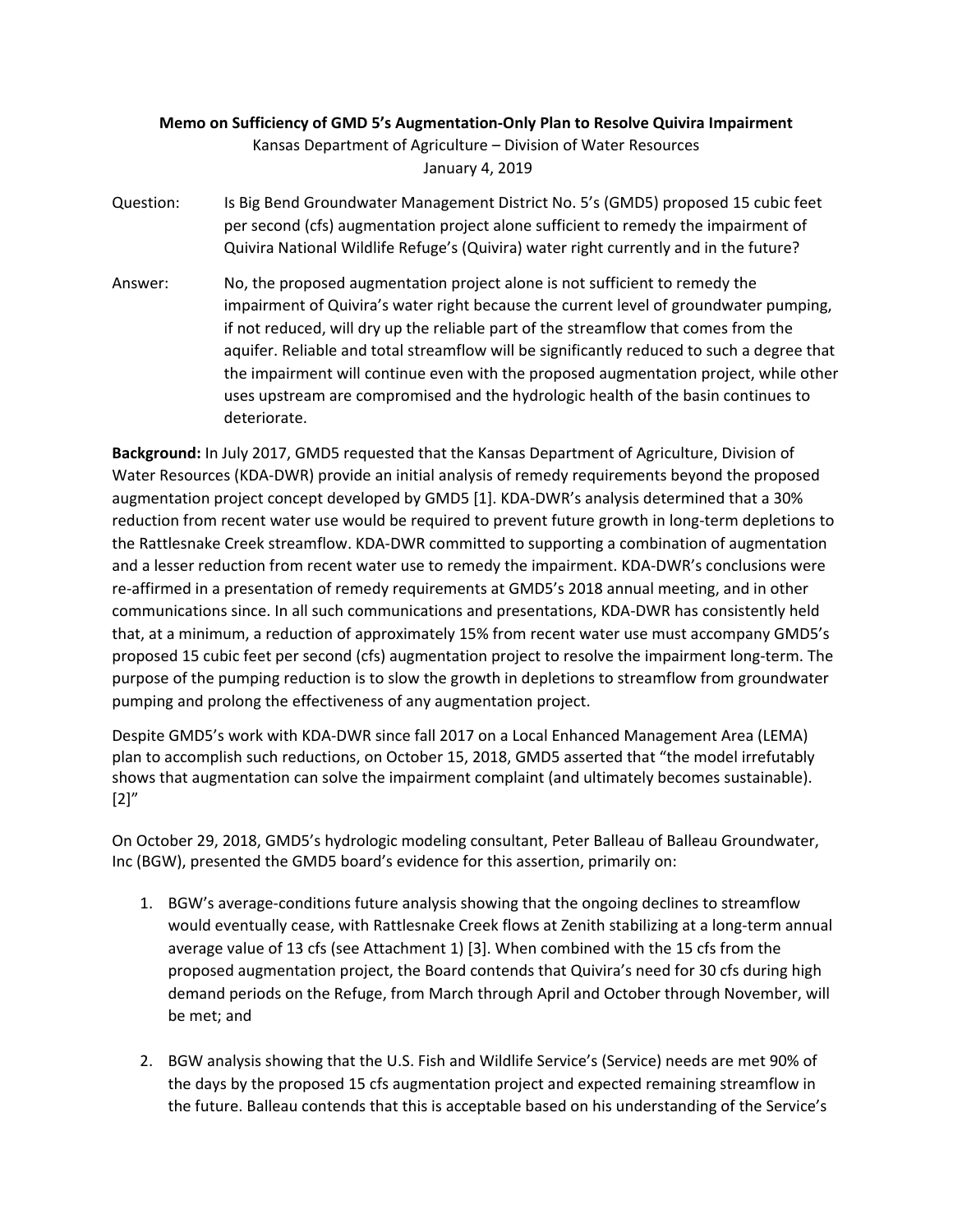willingness to accept shortages to Quivira's water right during times of significant drought, a contention that KDA‐DWR does not hold.

**KDA‐DWR Analyses:** KDA‐DWR reviewed GMD5's analyses as presented by Balleau. Below is a summary of our work and findings.

#### **1. KDA‐DWR streamflow analysis**

**Historical streamflow analysis** — KDA‐DWR started with an analysis of historical streamflow, plotted with historical precipitation. The United States Geological Survey gage along the Rattlesnake Creek at Zenith shows that annual streamflow has been trending downward for decades, even though there is a long-term increase in precipitation in the area. (See Figure 1.) These trends illustrate the problem that KDA-DWR believes must be addressed as part of a long-term solution to the impairment; streamflow is being diminished by groundwater pumping, and the basin must take action towards stabilizing it. BGW modeling shows that the reductions in streamflow are due mostly to groundwater pumping.

Future streamflow analysis — BGW's average-conditions future analysis shows that streamflow will continue downward but will stabilize around 13 cfs by about 2040. Streamflow, in the real world and the model, is variable and composed of two predominant components — baseflow and runoff.

- **Baseflow** is the portion of precipitation that soaks into the ground, moves along the slope of the underground water table and eventually discharges from the aquifer system into the stream system. Because groundwater moves slowly through the pore spaces of the aquifer, baseflow is slow to rise, stays steady for significant periods and is slow to wane. This is the most reliable and constant source of streamflow.
- **Runoff** is the portion of precipitation that flows overland and makes it to the stream to add to streamflow. Runoff is event-driven and not reliable enough to meet Quivira and other needs on a real‐time basis, particularly as there are periods, especially in the summer and fall, between events that produce significant runoff.

At a very high conceptual level, a groundwater model takes inputs (streamflow records, precipitation records, etc.) then runs calculations on them to produce outputs (future water levels, pumping impacts to streamflow, etc.) KDA‐DWR separated streamflow from BGW's 2008‐2075 Baseline A future projection into its baseflow and runoff components [4]. The runoff component of streamflow is an input to the model and varies with precipitation. As determined by BGW, runoff remains relatively constant over long periods of time. In contrast, the baseflow component of streamflow is an output calculated by the model and shows a significant downward trend. Historically, the Rattlesnake Creek above Zenith has gained streamflow from baseflow, but this has been in decline over time. Our analysis of BGW's future runs shows that baseflow transitions in the near future from a positive value (where the groundwater system adds to the streamflow) to a negative value indicating a losing stream. With no baseflow and increasing portions of the streamflow (runoff) captured by the aquifer system over time, total streamflow is significantly reduced. BGW projects that the system will stabilize at the point when Rattlesnake Creek has no baseflow and on average 18‐20 cfs of the runoff that makes it to the stream soaks into the streambed and never makes it downstream. (See Figure 2.)

While BGW's average-conditions future analysis shows that streamflow eventually stabilizes at 13 cfs, at that point in time it is composed entirely of runoff. On a real‐time, seasonal basis, the Refuge cannot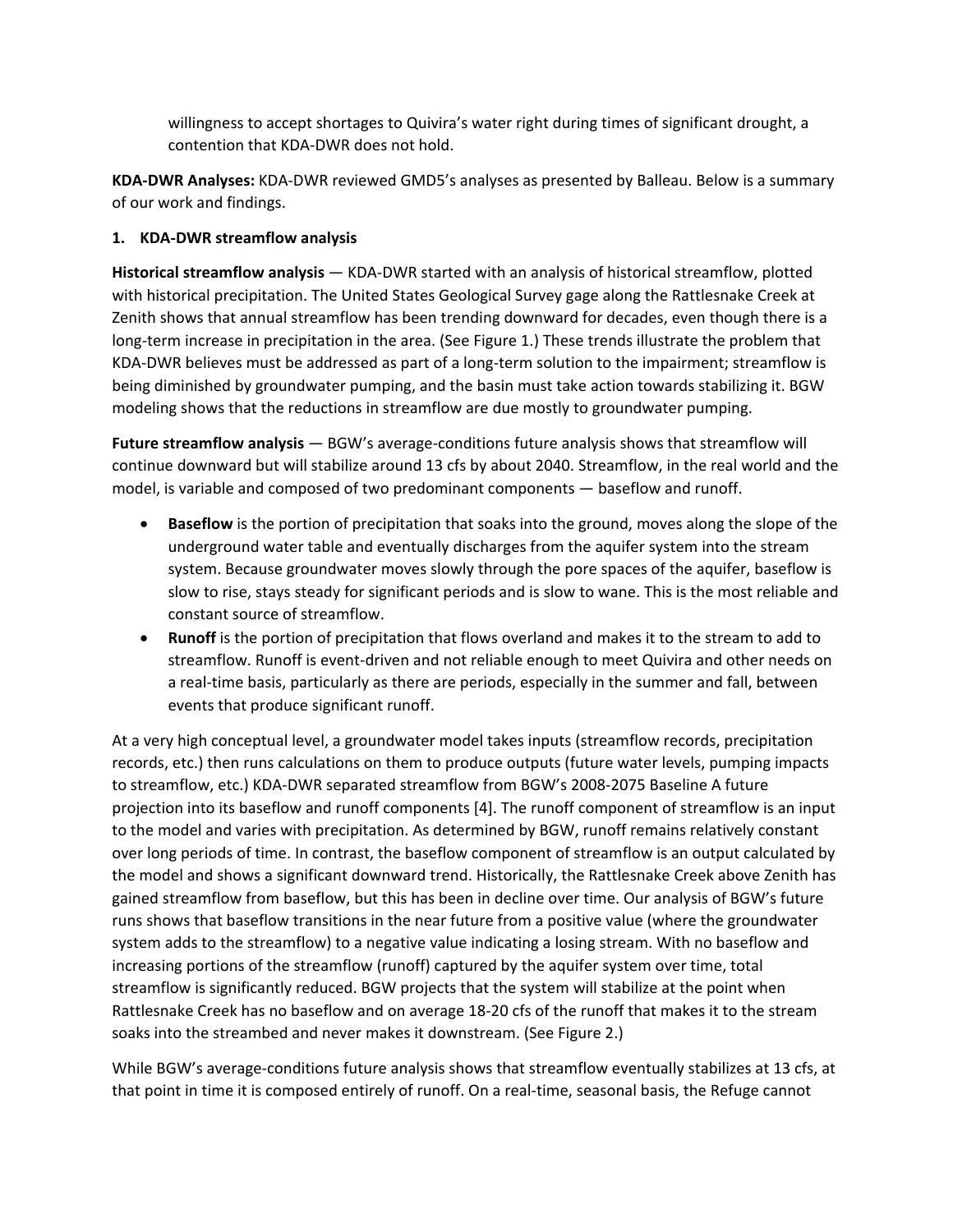rely solely on rainfall — and by extension runoff — to be available when water is needed for specific management activities like growing forage crops and providing habitat.

The Refuge uses its limited capacity to store and regulate water to make use of untimely runoff, but the largest, most reliable source available to the refuge has been the aquifer system's relatively steady discharge of baseflow into the stream. Diminishing the baseflow to the point where the Service is unable to exercise its water right is impairment. The Service's water right remains impaired unless and until those shortages to its water right, caused by junior water right operation, are replaced in time, location, and amount.

**Conclusion**: Balleau's modeling work shows the current level of groundwater pumping, if unchecked, will dry up baseflow and significantly reduce the amount of runoff that remains streamflow to the detriment of Quivira's water right and other in‐stream needs, including MDS. The 13 cfs future projected long-term streamflow is not reliable to meet Quivira's needs because it is not regularly available, particularly in times of the Service's greatest need.

## **2. KDA‐DWR analysis of future impairment with augmentation in place**

Regarding BGW's second assertion that shortages to the Service's needs will occur 10% of the days in the future with augmentation in place, KDA‐DWR reviewed BGW's impairment analysis to assess the impact of the proposed augmentation project on future impairment. KDA‐DWR's impairment analysis was first completed over the period of record through 2007 and showed, at that level of depleted streamflow, the refuge was impaired 3,000‐5,000 acre‐feet on a regular basis, with impairment levels above 5000 acre-feet in 8 years and reaching 8,000 acre-feet in one year. Given that streamflow has been decreasing over the past 11 years and will continue to decrease for years to come, it is reasonable to conclude that the magnitude and frequency of impairment will increase correspondingly.

Figure 3 shows KDA‐DWR's impairment analysis applied to the historical record and continued through BGW's future projection 2008‐2075. Even as precipitation increases through the future projection, the frequency and magnitude of impairment also increase: impairment of 8,000 acre-feet on a regular basis and going as high as 14,000 acre‐feet. Figure 4 shows the same analysis as in Figure 3 but accounts for the mitigating effect of a 15 cfs augmentation project with no annual limit on its quantity. Impairment will continue to occur regularly and outside drought periods. Relying on the proposed augmentation project only will not provide the volume of water necessary to overcome the shortages caused by junior pumping to the Refuge's water right and will allow the impairment to become worse over time.

**Conclusion**: While GMD 5 's proposed 15 cfs of augmentation would significantly reduce current and future impairment, if the current level of pumping is allowed to continue, augmentation only will not provide the 30 cfs needed to address the impairment in critical times when streamflow is being lost to the aquifer because of zero or negative baseflow, and there is no runoff available.

### **References:**

[1] Quivira Impairment: DRAFT KDA‐DWR analysis on remedy requirements beyond 3,000‐5,000 AF/year of augmentation, July 6, 2017, PowerPoint presentation.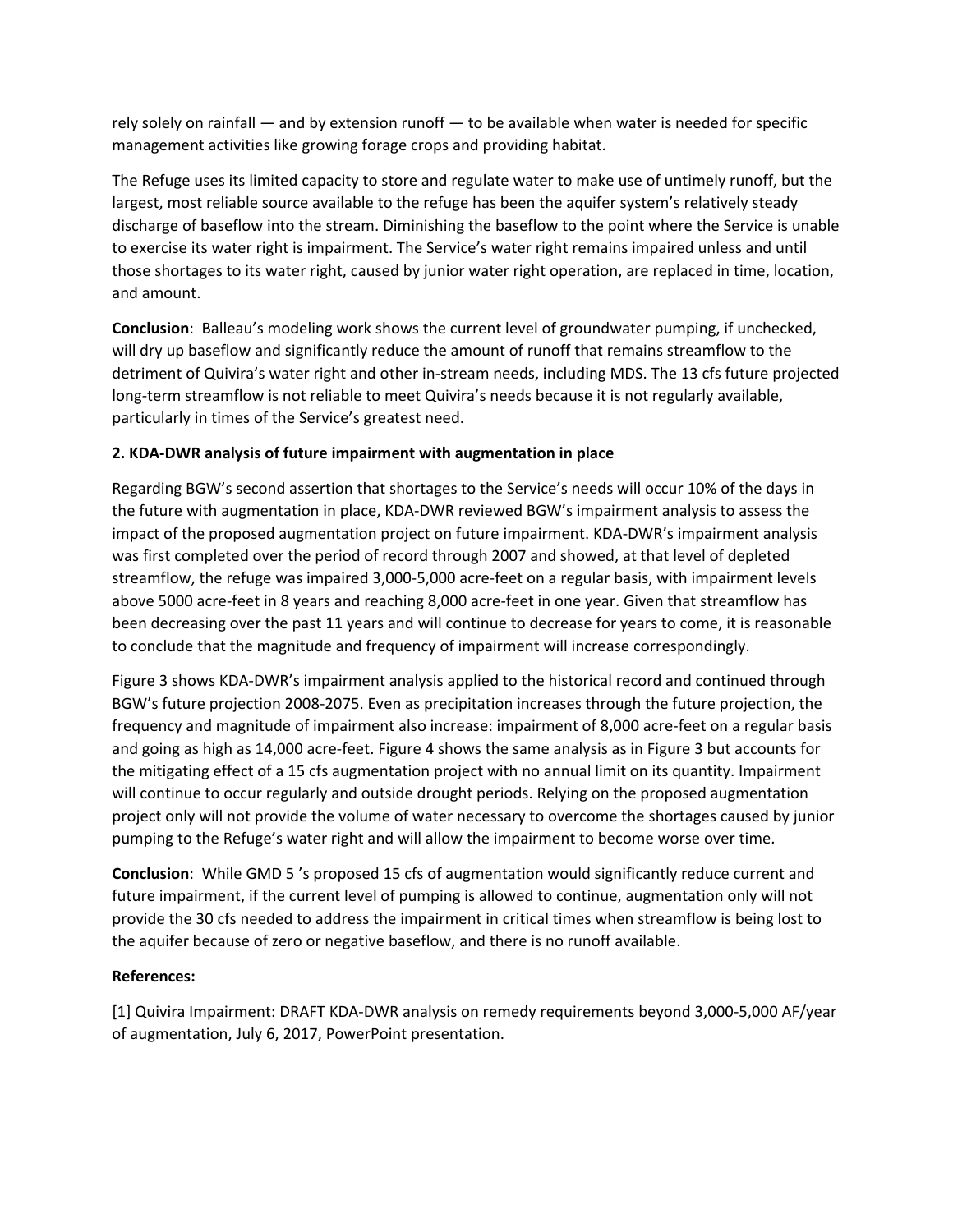[2] Preheim email of October 15, 2018 to KDA. Posted on KDA web site dedicated to the GMD 5 proposed LEMA as an attachment to Secretary McClaskey' s October 17, 2018 correspondence to GMD 5.

[3] Figure 7B from Appendix H to BGW's June 2010 Hydrologic Model of Big Bend Groundwater Management District No. 5.

[4] BGW presented on October 29 a graphic from its Baseline B-prime future, which provided for smoothed results based on average inputs in each timestep. DWR's analysis is based on BGW's Baseline A future, smoothed with 20‐year running averages of these output components.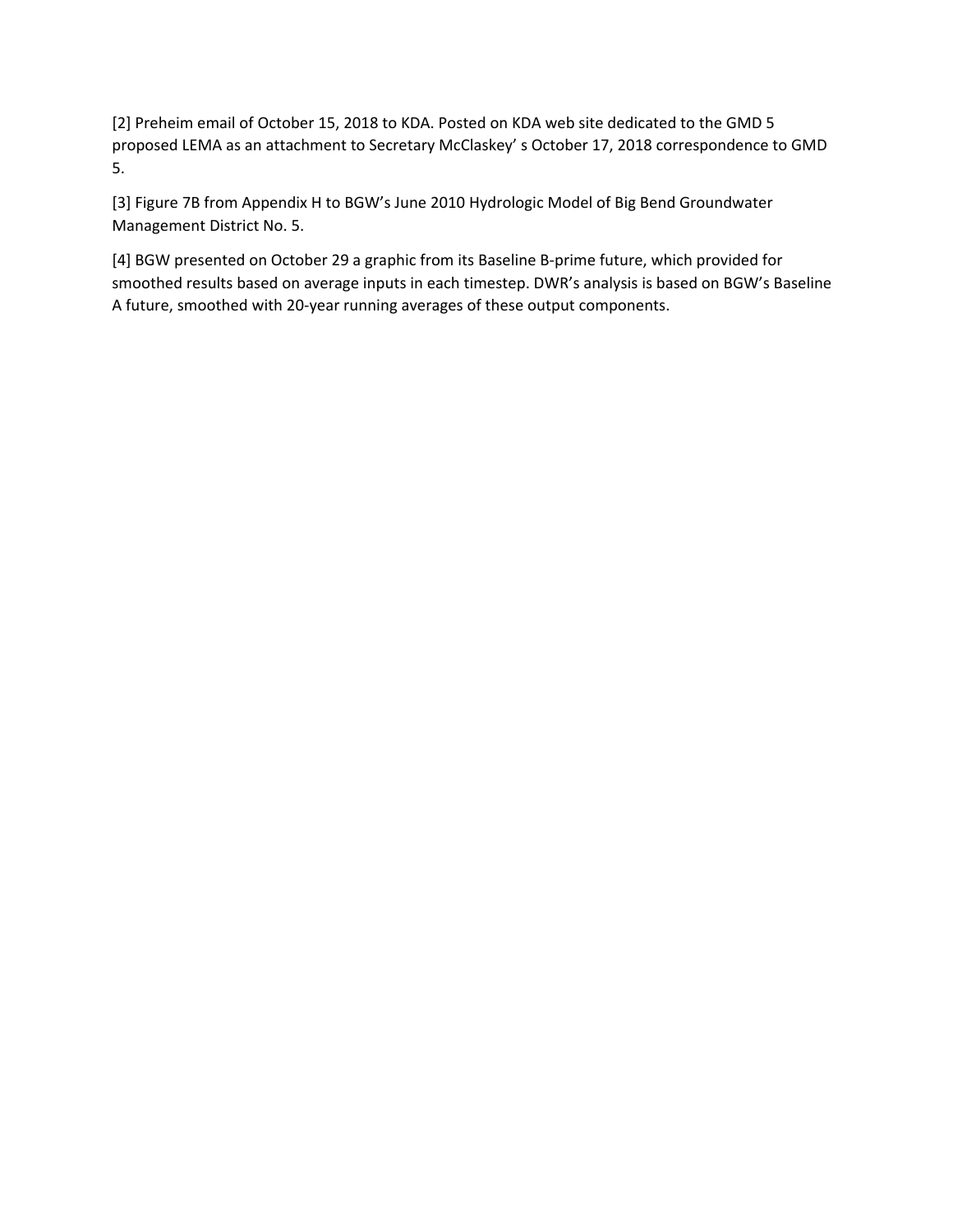

*Figure 1 ‐ Precipitation and streamflow ‐ Rattlesnake Creek at Zenith 1974‐2017. Source: streamflow from United States Geological Survey; precipitation from PRISM Climate Group, Oregon State University*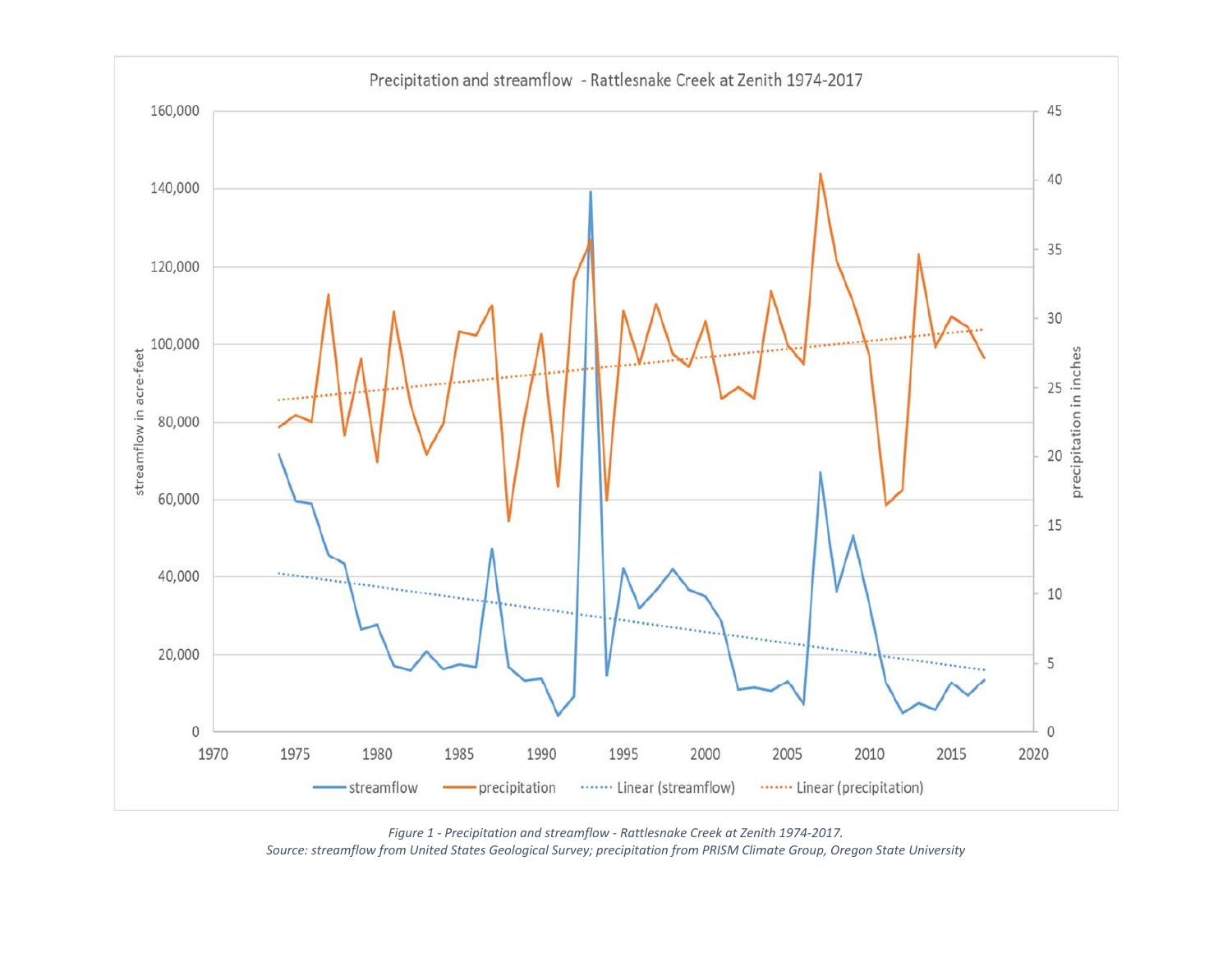

*Figure 2 ‐ Rattlesnake Creek computed streamflow and component at Zenith Source: Big Bend Groundwater District #5 Groundwater Model*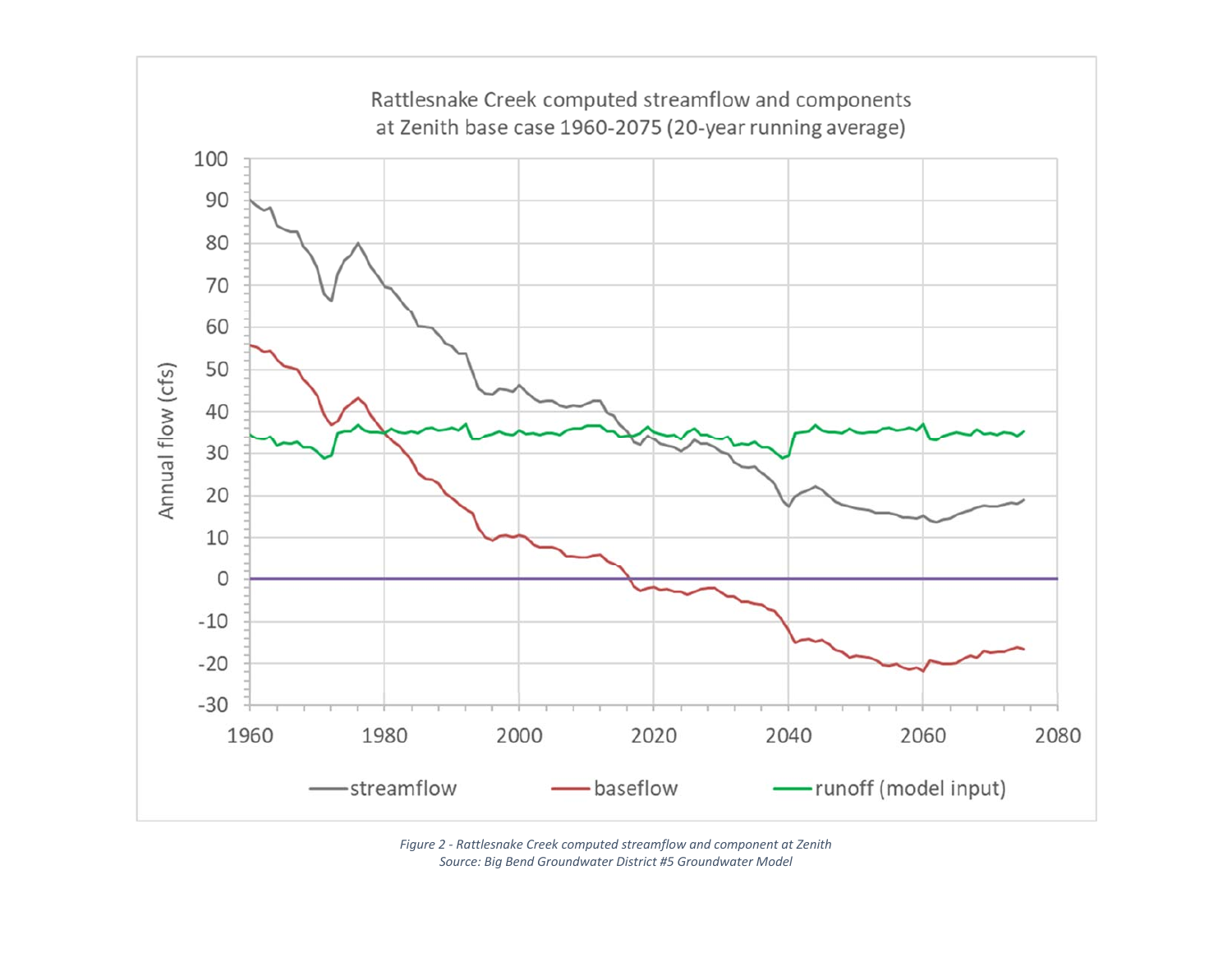

*Source: streamflow and pumping depletions ‐ BBGMD #5 Groundwater Model; Refuge needs – USF&W Service*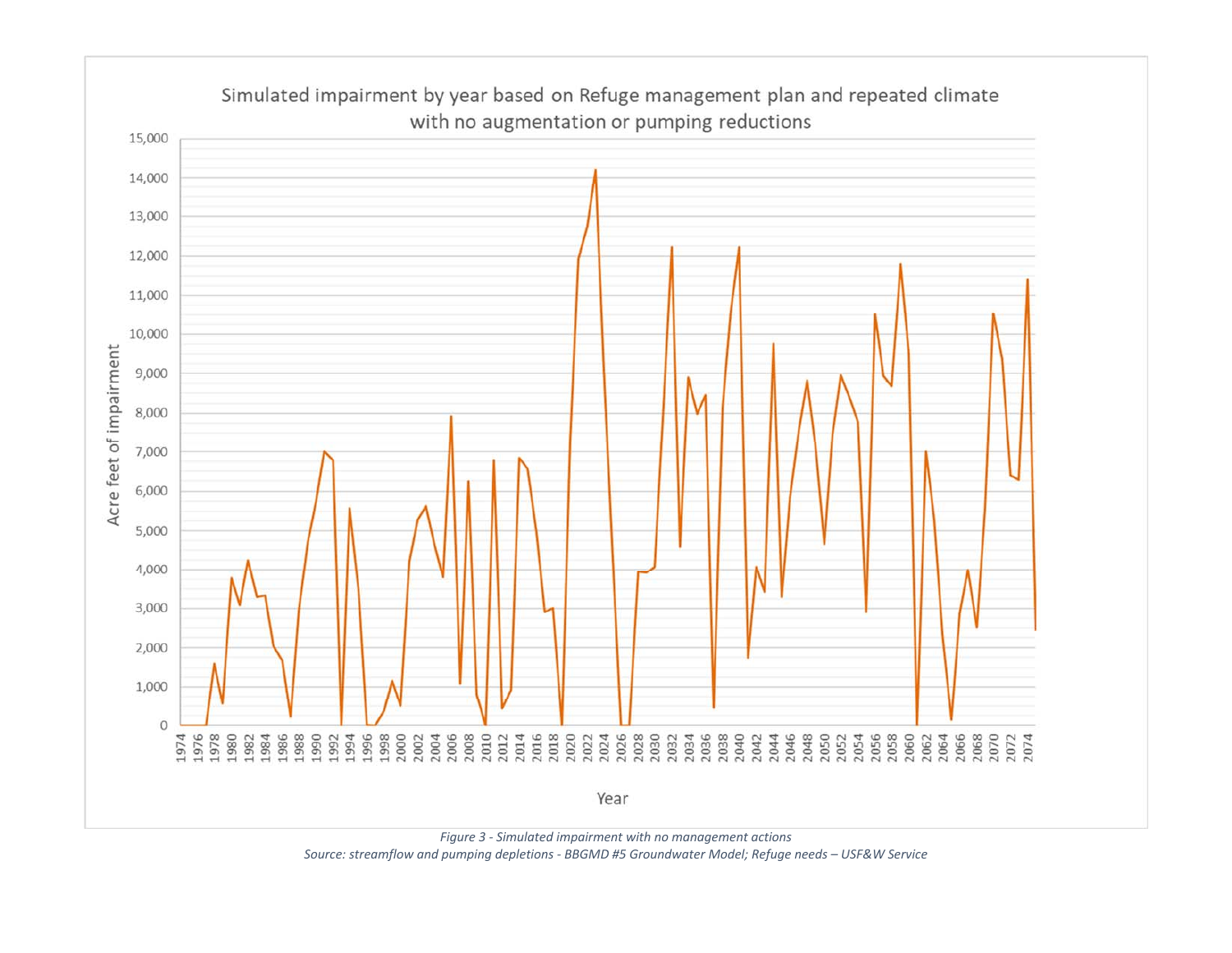

*Figure 4 ‐ Simulated impairment with augmentation available in 2020 Source: streamflow and pumping depletions ‐ BBGMD #5 Groundwater Model; Refuge needs – USF&W Service*